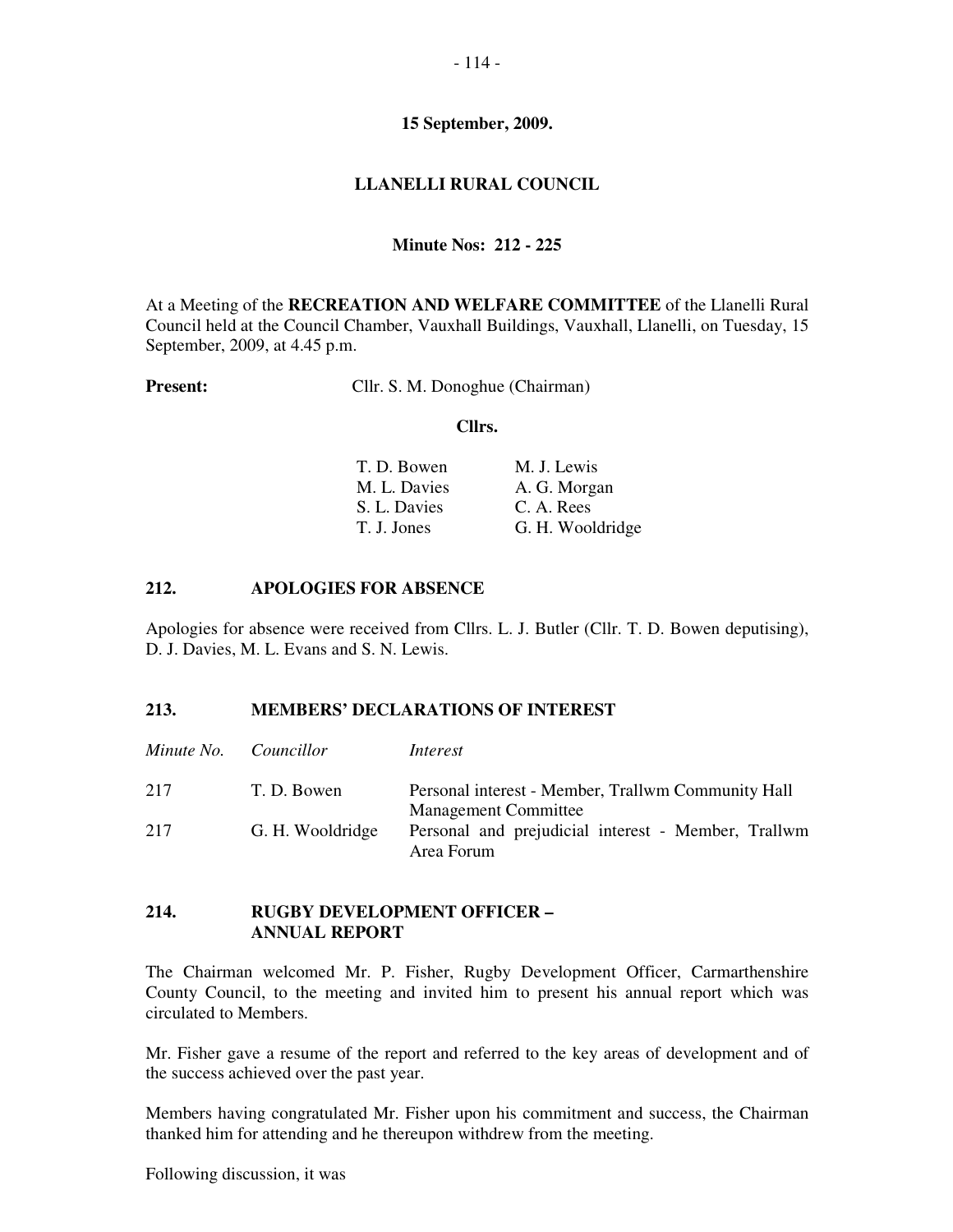### - 115 -

### **15 September, 2009.**

### **RESOLVED** that the

- (1) Annual Report be noted; and
- (2) that the Council renew the tripartite partnership agreement for funding the post of Rugby Development Officer for the next 3 years with an annual contribution of £7380 (payable in arrears) subject to the other two partners, namely Llanelli Town Council and the Welsh Rugby Union confirming their support for the agreement to continue from 1 September, 2009 to 31 August, 2012.

# **215. CHAIRMAN'S INVITATION**

Arising out of the preceding Minute, Members referred to the Chairman not being invited to attend functions at Parc y Scarlets and requested that the Clerk liaise with said management.

**RESOLVED** accordingly.

# **216. PROGRESS REPORT**

**RESOLVED** that the report of the Technical Services Officer on work undertaken, be noted.

# **217. TRALLWM COMMUNITY HALL – EXTENSION AND REFURBISHMENT**

Cllr. T. D. Bowen declared a personal interest in the following matter as he was a member of Trallwm Community Hall Management Committee. Cllr. G. H. Wooldridge declared a personal and prejudicial interest in the matter as he was a member of Trallwm Area Forum and he withdrew from the meeting before discussion commenced.

Pursuant to Minute No. 194, Members were circulated with a progress report received from Ms. J. Weightman, ER Brown Ltd., on behalf of Mr. G. Gibson. It was noted that although the completion date had not been formally adjusted, the Contractor was reporting completion as the end of October but had confirmed his endeavour to absorb time where possible to reduce the overrun of the works.

**RESOLVED** that the progress report be noted.

Cllr. Wooldridge returned to the meeting.

### **218. SECTION 106 FUNDING – IMPROVEMENTS TO FIVE ROADS AND PONTHENRI PLAY AREAS**

Further to Minute No. 155, Members considered the report of the Deputy Clerk (Administration), which provided information on the safety surfacing at Five Roads and Ponthenri play areas and upon a quotation received for replacing the play chip at Five Roads area with wet pour surfacing.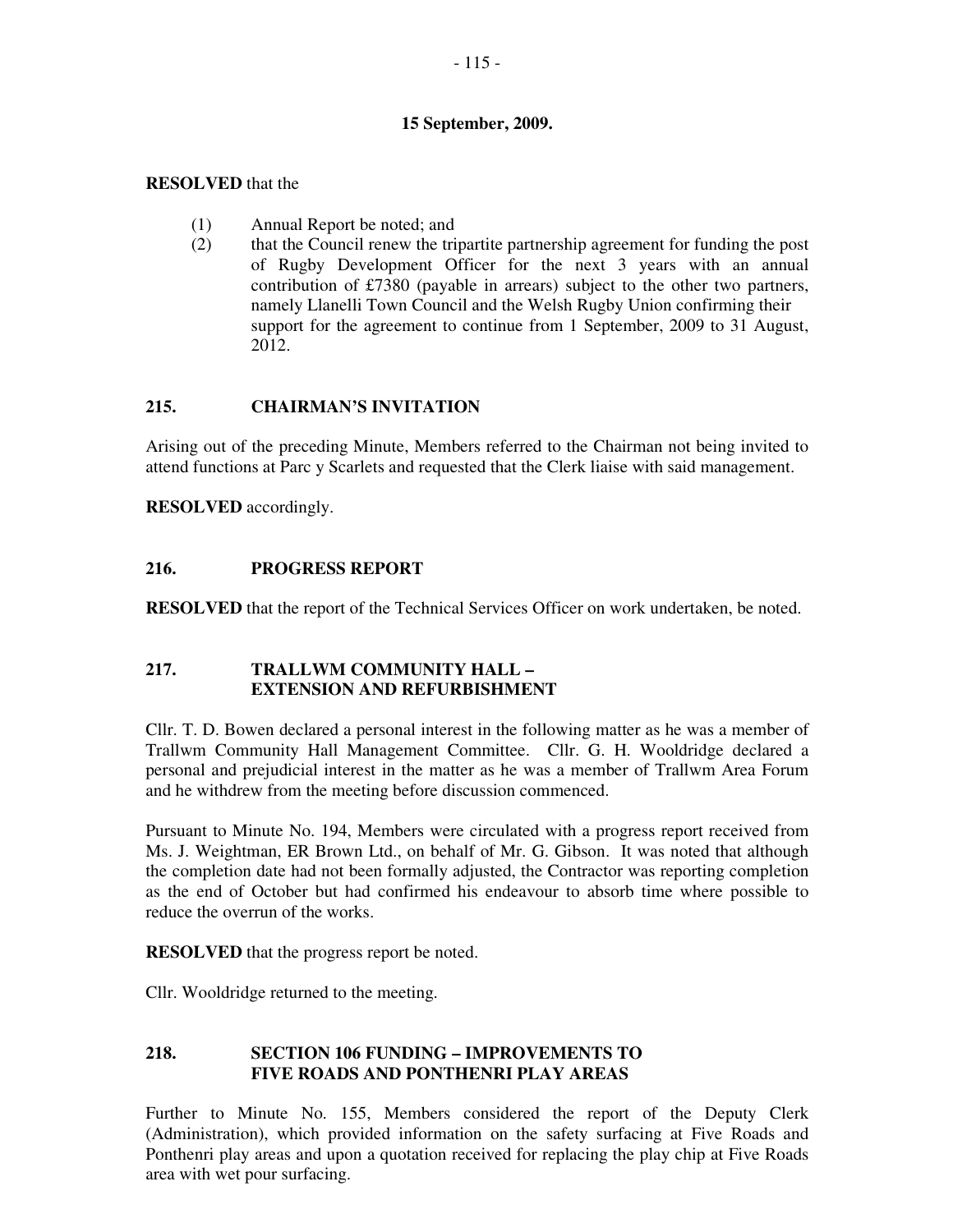### **15 September, 2009.**

During discussion, reference was made to the issue of water retention at Five Roads play area and to the drainage work done to alleviate the problem. Reference was also made to the appropriateness of the use of play chip.

**RESOLVED** that priority be given to the monitoring of the ground condition at Five Roads play area for the next three months, with a report being provided for Members' consideration; and that further consideration to changing the play surface to wet pour surfacing be assessed at that time.

# **219. BRYNGOLAU, DAFEN – PROPOSED PLAY AREA**

Pursuant to Minute No. 464 (17 February, 2009), correspondence was received from the Assistant Valuer, Carmarthenshire County Council, regarding the lease of the above land. It was confirmed in principle that the Authority did not object, subject to this Council agreeing to terms and conditions of a fixed term lease of 21 years at a peppercorn rental.

During discussion, reference was made to the condition that the tenant would be responsible for fencing off the area to a high standard. It was believed that the County Council was responsible for the completion of all initial infrastructure works, including the erection of suitable security fencing to the site before the play area was handed over to this Council for future maintenance. Contact would also need to be made with Gwalia regarding the existing fencing at the site.

**RESOLVED** that the Clerk correspond with the Assistant Valuer, Carmarthenshire County Council, and Gwalia, respectively, and to await further developments.

# **220. NEW KERBSIDE RECYCLING SCHEME**

Members considered an invitation received from the Head of Street Scene, Carmarthenshire County Council, to attend a meeting to be held on 9 October, 2009, at the Council Chamber, Town Hall, Llanelli.

### **RESOLVED** that

- (1) the Clerk be authorised to attend the meeting, and
- (2) that an invitation be extended to a representative of Street Scene to address Members at a future meeting of Council.

# **221. PUBLIC BODIES (ADMISSION TO MEETINGS) ACT, 1960**

**RESOLVED** that in view of the confidential nature of the business to be transacted, the following matters be considered in private and that the power of exclusion of the public under Section 1(2) of the Public Bodies (Admission to Meetings Act, 1960) be exercised.